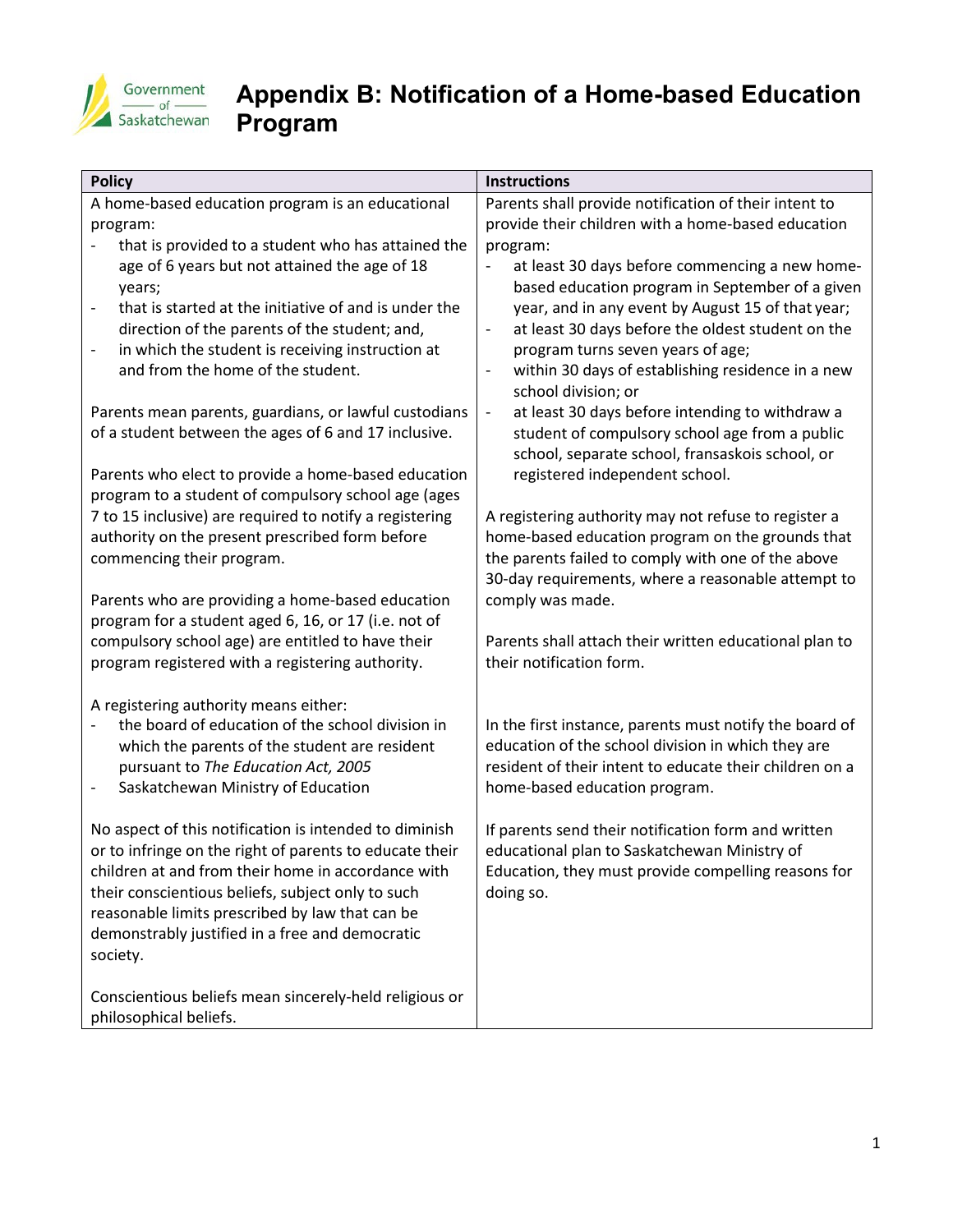## Notice of Intent and Registration of a Home-Based Education Program

**Student Information**

**What is the expected date of commencement of the home-based education program? \***

| Full Name of Student (first, middle, last)                                                                                                                                                                                                                                                                                                                    | Gender |                      | D.O.B. $(m/d/y)$ | Grade     |                    | Last school student attended |  |  |
|---------------------------------------------------------------------------------------------------------------------------------------------------------------------------------------------------------------------------------------------------------------------------------------------------------------------------------------------------------------|--------|----------------------|------------------|-----------|--------------------|------------------------------|--|--|
|                                                                                                                                                                                                                                                                                                                                                               |        |                      |                  | 2022-2023 |                    |                              |  |  |
|                                                                                                                                                                                                                                                                                                                                                               |        |                      |                  |           |                    |                              |  |  |
|                                                                                                                                                                                                                                                                                                                                                               |        |                      |                  |           |                    |                              |  |  |
|                                                                                                                                                                                                                                                                                                                                                               |        |                      |                  |           |                    |                              |  |  |
|                                                                                                                                                                                                                                                                                                                                                               |        |                      |                  |           |                    |                              |  |  |
|                                                                                                                                                                                                                                                                                                                                                               |        |                      |                  |           |                    |                              |  |  |
|                                                                                                                                                                                                                                                                                                                                                               |        |                      |                  |           |                    |                              |  |  |
|                                                                                                                                                                                                                                                                                                                                                               |        |                      |                  |           |                    |                              |  |  |
|                                                                                                                                                                                                                                                                                                                                                               |        |                      |                  |           |                    |                              |  |  |
| <b>Parent Information</b>                                                                                                                                                                                                                                                                                                                                     |        |                      |                  |           |                    |                              |  |  |
| Please provide the name, address, telephone number and email of the parent(s) who are responsible for and<br>who are directing the home-based education program. In case of the two-parent families, either one parent or                                                                                                                                     |        |                      |                  |           |                    |                              |  |  |
| both parents may be responsible for the home-based education program.                                                                                                                                                                                                                                                                                         |        | <b>Phone Number</b>  |                  |           | Email              |                              |  |  |
| <b>Name of Parent(s)</b>                                                                                                                                                                                                                                                                                                                                      |        |                      |                  |           |                    |                              |  |  |
|                                                                                                                                                                                                                                                                                                                                                               |        |                      |                  |           |                    |                              |  |  |
| <b>Mailing Address</b>                                                                                                                                                                                                                                                                                                                                        |        | City/Town            |                  |           | <b>Postal Code</b> |                              |  |  |
|                                                                                                                                                                                                                                                                                                                                                               |        |                      |                  |           |                    |                              |  |  |
| <b>Street Address</b>                                                                                                                                                                                                                                                                                                                                         |        | <b>Land Location</b> |                  |           |                    |                              |  |  |
|                                                                                                                                                                                                                                                                                                                                                               |        |                      |                  |           |                    |                              |  |  |
| The parent or parents who are responsible for and directing the home-based education program must lawfully have<br>charge and custody of each student on the home-based education program. If applicable, explain any circumstances such<br>as guardianship, separation, or divorce which relates to the charge and custody of the student(s) on the program. |        |                      |                  |           |                    |                              |  |  |
| <b>Registering Authority</b>                                                                                                                                                                                                                                                                                                                                  |        |                      |                  |           |                    |                              |  |  |
| Name of the school division in which the parent(s) reside:                                                                                                                                                                                                                                                                                                    |        |                      |                  |           |                    |                              |  |  |
| This notification is being sent to:<br>$\square$ School Division Office<br>$\Box$ Independent Schools & Home-based Education, Ministry of Education                                                                                                                                                                                                           |        |                      |                  |           |                    |                              |  |  |
| If you are sending this notification to the Saskatchewan Ministry of Education, provide compelling reasons why<br>you are doing so:                                                                                                                                                                                                                           |        |                      |                  |           |                    |                              |  |  |
|                                                                                                                                                                                                                                                                                                                                                               |        |                      |                  |           |                    |                              |  |  |
|                                                                                                                                                                                                                                                                                                                                                               |        |                      |                  |           |                    |                              |  |  |
|                                                                                                                                                                                                                                                                                                                                                               |        |                      |                  |           |                    |                              |  |  |